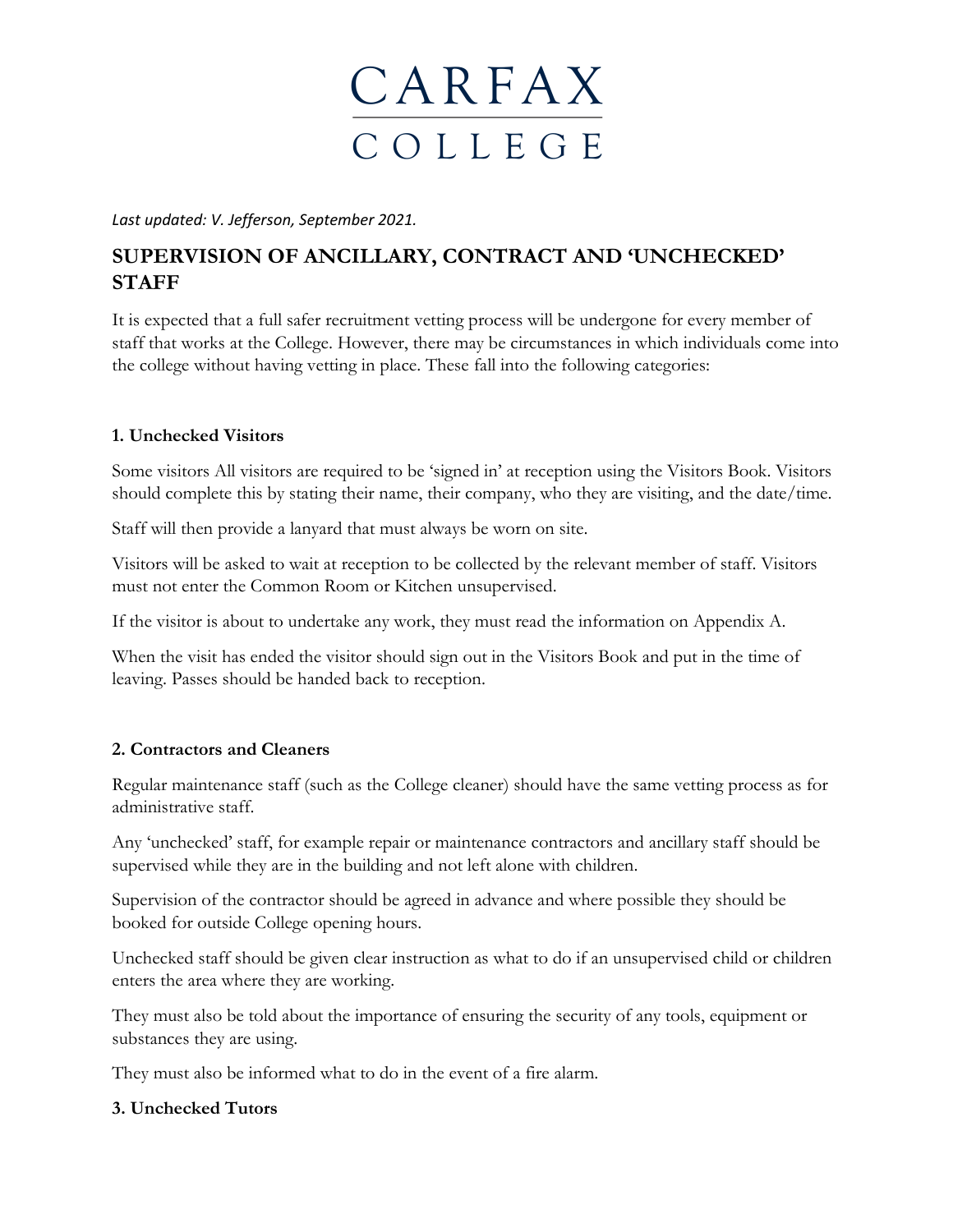# **CARFAX** C O L L E G E

In exceptional circumstances, it might be necessary to use a tutor who is has not been fully vetted owing to delays in DBS or overseas checks.

Unchecked tutors can only be used with written agreement by the Principal.

Unchecked tutors must be supervised at all times. In practical terms, this means that they must only teach in Room where they can be observed.

Unchecked tutors may not use the Common Room or Kitchen.

#### **4. Denial of admission**

If a person arrives at the School apparently under the influence of alcohol or substances, or displaying threatening or potentially disruptive behaviour, staff should deny admission.

The Principal should be contacted as soon as practicable. The Police should be informed if the situation becomes threatening. In these circumstances the matter must be referred to a member of the Senior Leadership Team.